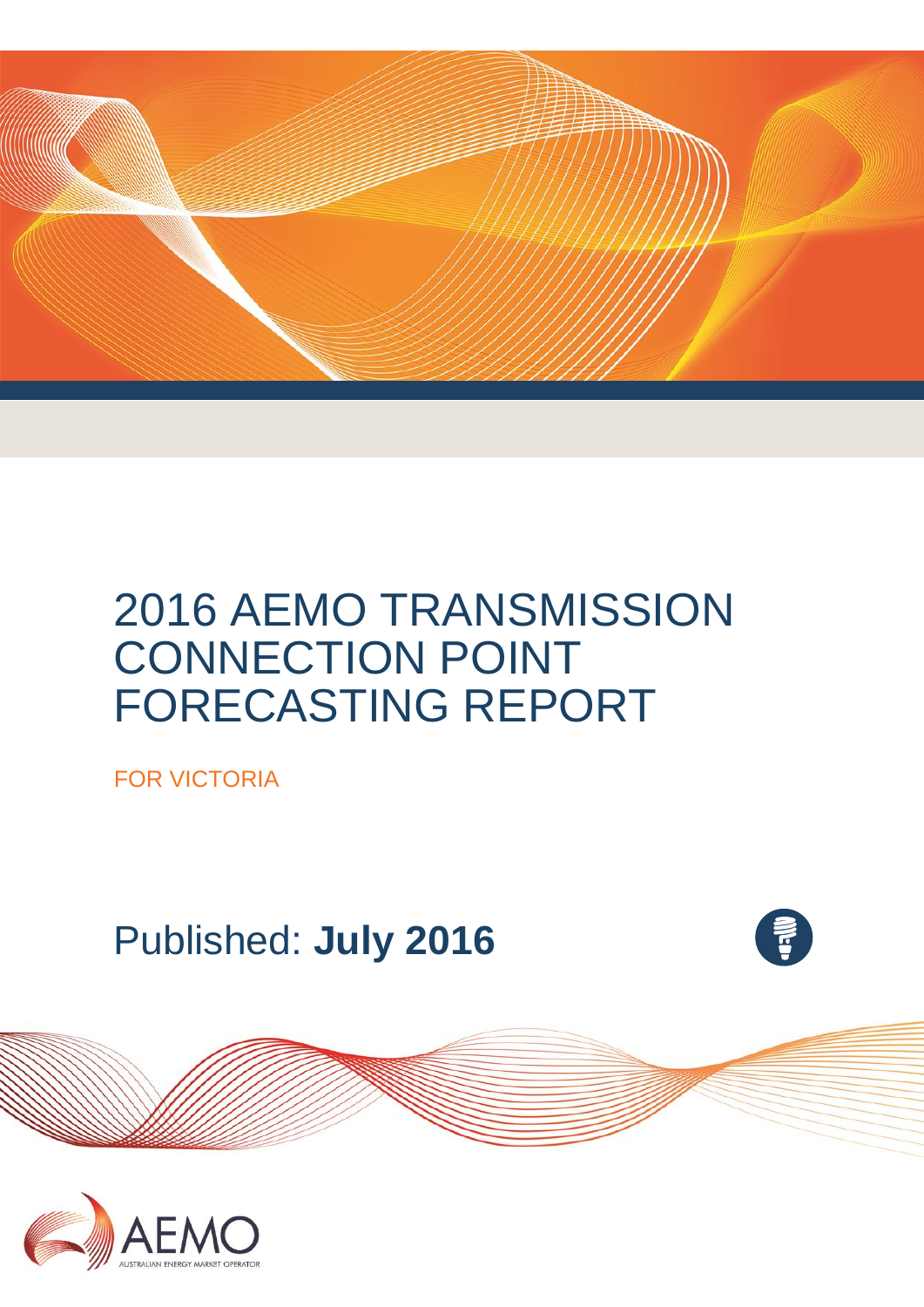

## IMPORTANT NOTICE

#### **Purpose**

AEMO has prepared this document to provide information about its 2016 transmission connection point forecasts for Victoria, as at the date of publication.

AEMO publishes these connection point forecasts as requested by the Council of Australian Governments' energy market reform implementation plan.

This publication is based on information available to AEMO as at 20 July 2016, although AEMO has endeavoured to incorporate more recent information where practical.

### **Disclaimer**

AEMO has made every effort to ensure the quality of the information in this publication but cannot guarantee that information, forecasts and assumptions are accurate, complete or appropriate for your circumstances.

This publication does not include all of the information that an investor, participant or potential participant in the National Electricity Market might require, and does not amount to a recommendation of any investment.

Anyone proposing to use the information in this publication (including information and reports from third parties) should independently verify and check its accuracy, completeness and suitability for purpose, and obtain independent and specific advice from appropriate experts.

Accordingly, to the maximum extent permitted by law, AEMO and its officers, employees and consultants involved in the preparation of this publication:

- make no representation or warranty, express or implied, as to the currency, accuracy, reliability or completeness of the information in this publication; and
- are not liable (whether by reason of negligence or otherwise) for any statements, opinions, information or other matters contained in or derived from this document, or any omissions from it, or in respect of a person's use of the information in this publication.

### **Acknowledgement**

AEMO acknowledges Jemena, AusNet Services, Citipower and Powercor and United Energy's support, co-operation, and contribution, in providing data and information used in this publication.

#### **Version control**

© The material in this publication may be used in accordance with th[e copyright permissions](http://www.aemo.com.au/en/About-AEMO/Copyright-Permissions) on AEMO's website.

Australian Energy Market Operator Ltd ABN 94 072 010 327 [www.aemo.com.au](http://www.aemo.com.au/) [info@aemo.com.au](mailto:info@aemo.com.au)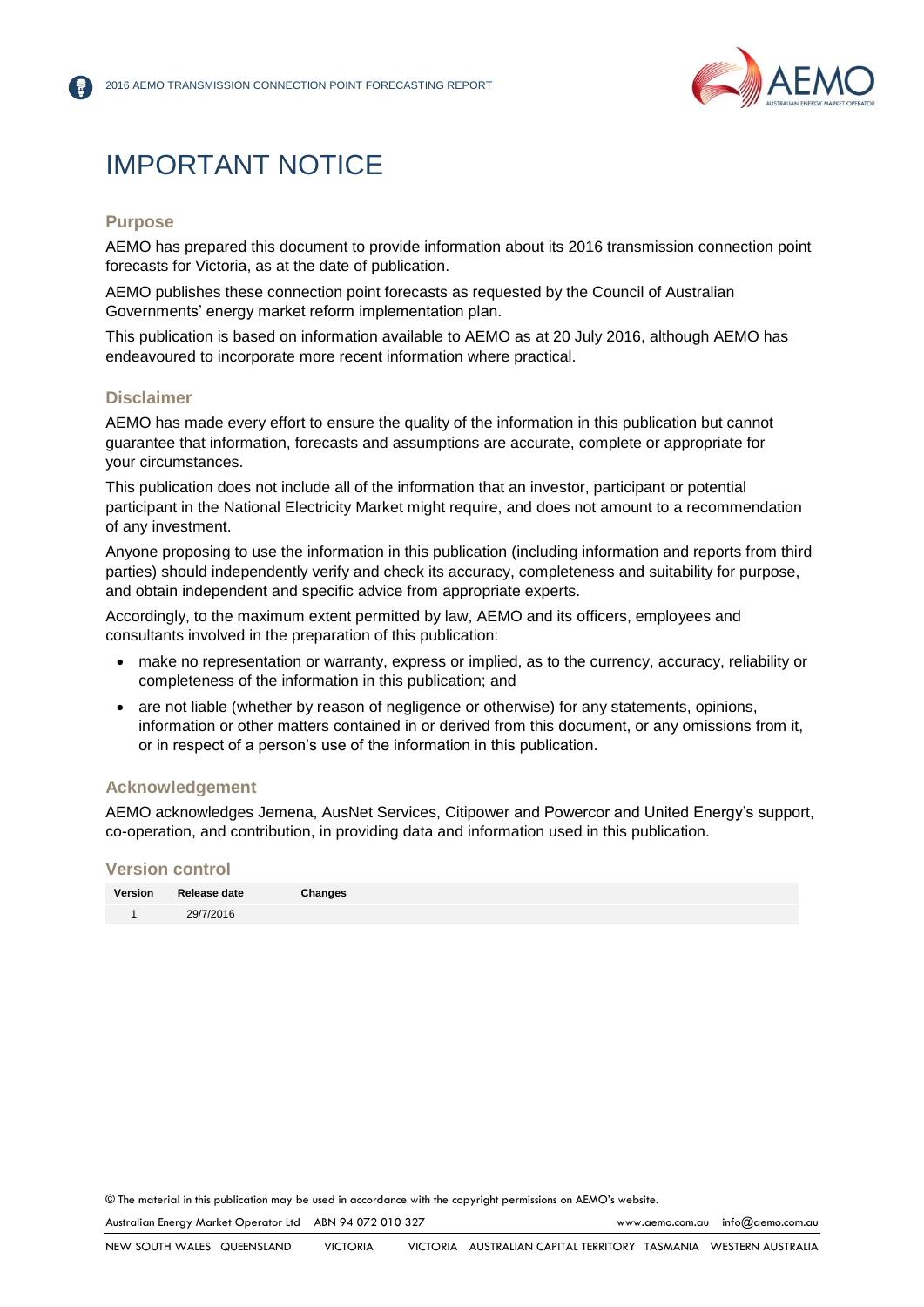

## <span id="page-2-0"></span>EXECUTIVE SUMMARY

AEMO has developed Maximum Demand (MD) transmission connection point forecasts for Victoria to provide insights to local changes and trends in MD from 2016 to 2025–26.

Together with the regional-level MD forecasts published in AEMO's *National Electricity Forecasting Report* (NEFR)<sup>1</sup>, the forecasts provide an independent and transparent view of electricity demand in the National Electricity Market (NEM). This increased transparency is intended to lead to more efficient network investment decisions, and ultimately provide long-term benefits to energy consumers.

This report provides 10% and 50% probability of exceedance (POE)<sup>2</sup> MD forecasts, for both summer (2016–17 to 2025–26) and winter (2016 to 2025).

AEMO's forecasts of Victorian connection point MD show:

- Summer MD is forecast to decline over the 10-year outlook period.
- Winter MD is projected to increase.

Figure 1 shows the summer and winter MD forecasts. [Table 1](#page-3-0) summarises the average annual forecast rates of change and main drivers of the forecasts, and compares these 2016 forecasts to those published last year. 3



<span id="page-2-1"></span>

l

<sup>1</sup> AEMO. *2016 National Electricity Forecasting Report*. Available at[: http://www.aemo.com.au/Electricity/National-Electricity-Market-NEM/Planning](http://www.aemo.com.au/Electricity/National-Electricity-Market-NEM/Planning-and-forecasting/National-Electricity-Forecasting-Report)[and-forecasting/National-Electricity-Forecasting-Report.](http://www.aemo.com.au/Electricity/National-Electricity-Market-NEM/Planning-and-forecasting/National-Electricity-Forecasting-Report)

<sup>&</sup>lt;sup>2</sup> Probability of exceedance (POE) is the likelihood that a maximum demand forecast will be met or exceeded. A 10% POE MD forecast is expected to be exceeded, on average, one year in 10. A 50% POE projection is expected to be exceeded, on average, one year in two. <sup>3</sup> AEMO. *2015 AEMO Transmission Connection Point Forecasting Report for Victoria.* Available at: [http://www.aemo.com.au/Electricity/National-](http://www.aemo.com.au/Electricity/National-Electricity-Market-NEM/Planning-and-forecasting/Transmission-Connection-Point-Forecasting)

[Electricity-Market-NEM/Planning-and-forecasting/Transmission-Connection-Point-Forecasting.](http://www.aemo.com.au/Electricity/National-Electricity-Market-NEM/Planning-and-forecasting/Transmission-Connection-Point-Forecasting)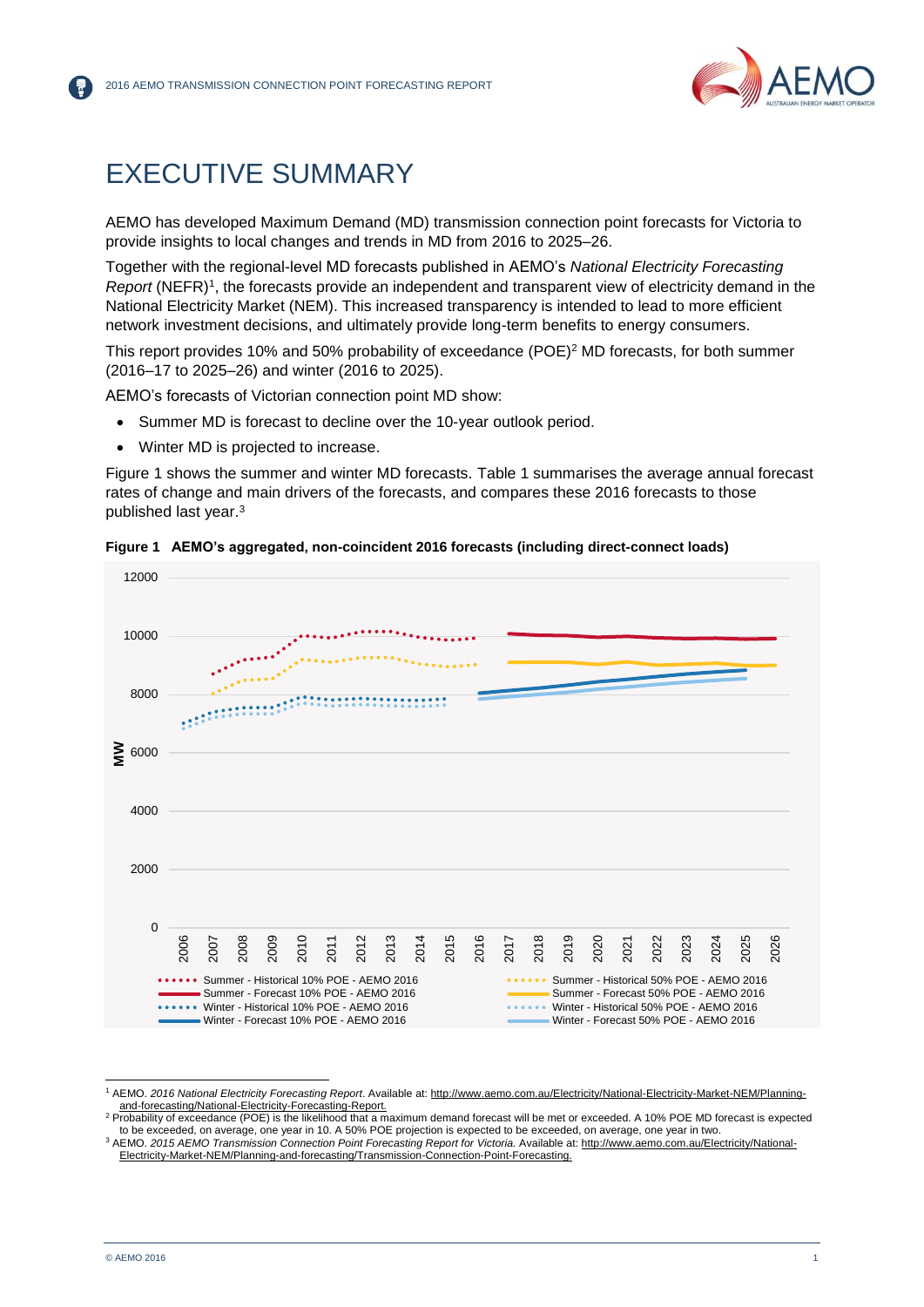

#### <span id="page-3-0"></span>**Table 1 AEMO 2016 connection point forecast average annual rates of change, 10% POE**

| Category                                 | Summer         | Winter         |
|------------------------------------------|----------------|----------------|
| Total connection point MD                | $-0.2\%$       | 1.0%           |
| Typical range of individual growth rates | $-10.5 - 7.6%$ | $-9.3 - 4.8\%$ |

**Key features:**

- **Overall summer transmission connection point MD in Victoria is expected to decline due to energy efficiency gains in the residential and commercial sectors. Winter MD is projected to increase.**
- **Energy efficiency gains in summer are expected to come from appliance upgrades to more energy efficient stock, in particular air-conditioning equipment.**
- **Forecast changes in MD at some connection points are compounded by load transfers and industrial load changes.**
- **New connection point Deer Park commences operation in 2018 with transfers from Altona, Brooklyn and Keilor.**

 **New connection point Brunswick 66 kV commences operation 2017 with transfers from Richmond and West Melbourne, with the eventual closure of West Melbourne 22 kV.**

**Compared to the 2015 forecasts:**

 **The AEMO 2016 summer forecast (10% POE) is lower than AEMO's 2015 forecast by 950 MW (11.0%) at 2024–25. This is attributed mainly to the collective effect of differences in energy efficiency impacts modelled in the 2016 NEFR MD forecast, compared to the 2015 NEFR. These impacts were included in the connection point forecasts through reconciliation to the 2016 NEFR.**

**The AEMO 2016 winter forecast (10% POE) is higher than AEMO's 2015 forecast by 123 MW (1.7%) at 2024.**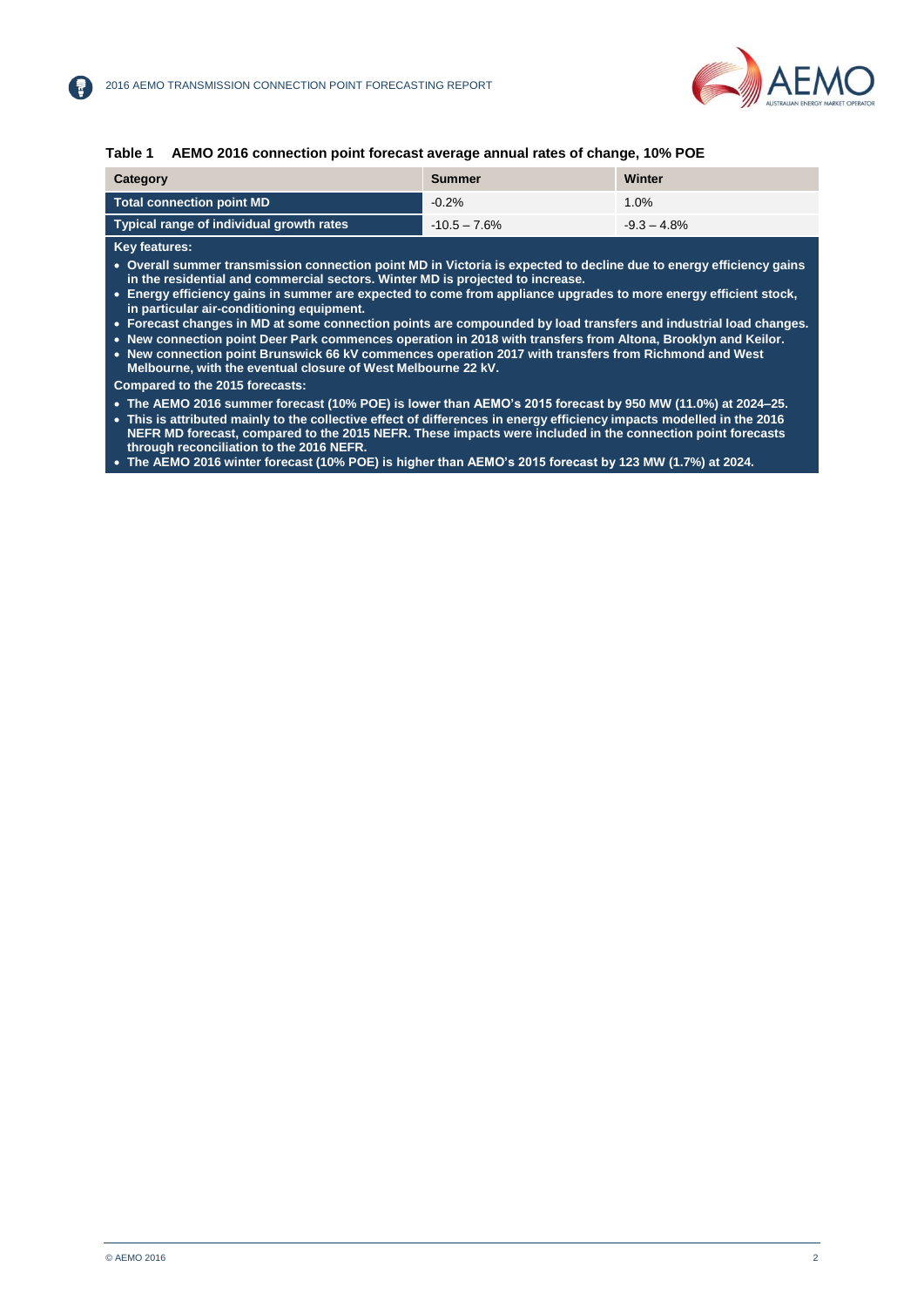

## **CONTENTS**

8

|               | <b>EXECUTIVE SUMMARY</b>                                   |                |
|---------------|------------------------------------------------------------|----------------|
| 1.            | <b>INTRODUCTION</b>                                        | 4              |
| 1.1           | Connection point definition                                | $\overline{4}$ |
| $1.2^{\circ}$ | Forecast scope                                             | $\overline{4}$ |
| 1.3           | Supplementary information on AEMO's website                | 5              |
| 1.4           | Improvements to the forecasting methodology                | 5              |
| 2.            | <b>RESULTS</b>                                             | 6              |
| 2.1           | Background                                                 | 6              |
| $2.2^{\circ}$ | Aggregated AEMO 2016 connection point forecasts            | 6              |
| 2.3           | Individual AEMO 2016 connection point results and insights | 7              |
| 2.4           | Comparison of AEMO's 2015 and 2016 forecasts               | 8              |
|               | APPENDIX A. GROWTH RATES BY CONNECTION POINT               | 10             |

## TABLES

| Table 1 | AEMO 2016 connection point forecast average annual rates of change, 10% POE           |   |
|---------|---------------------------------------------------------------------------------------|---|
| Table 2 | Drivers at connection points with average annual increase or decrease greater than 2% | 8 |
|         | Table 3 Region-level average change rates (10% POE)                                   | 9 |
| Table 4 | Differences between AEMO 2015 and 2016 forecasts (10% POE)                            | 9 |

## **FIGURES**

| Figure 1 AEMO's aggregated, non-coincident 2016 forecasts (including direct-connect loads) | $\blacktriangleleft$ |
|--------------------------------------------------------------------------------------------|----------------------|
| Figure 2 AEMO's aggregated, non-coincident 2016 forecasts (including direct-connect loads) | 6                    |
| Figure 3 AEMO 2015 and 2016 (10% and 50% POE) non-coincident connection point MD forecasts |                      |
| (excluding direct-connect loads)                                                           | 9                    |
| Figure 4 Victoria 10% POE summer 10-year average annual growth rates, 2016–17 to 2025–26   | 10 <sup>1</sup>      |
| Figure 5 Victoria 10% POE winter 10-year average annual growth rates, 2016 to 2025         | 11                   |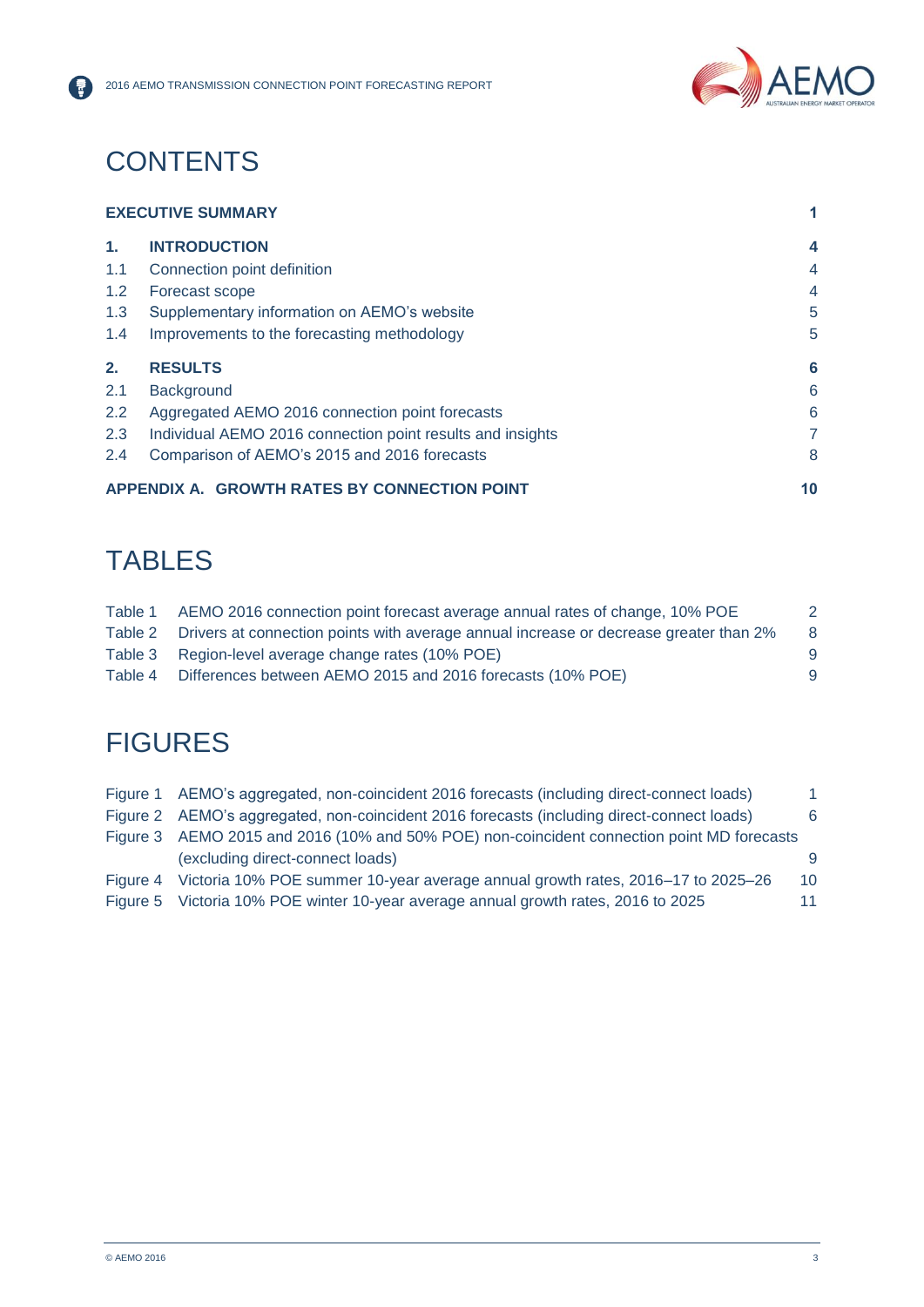

## <span id="page-5-0"></span>1. INTRODUCTION

In its role as independent market and system operator, AEMO develops maximum demand (MD) forecasts for each transmission connection point, to provide a higher level of detail than AEMO's *National Electricity Forecasting Report* (NEFR) about changes in demand and observations on local trends.

Together with the regional level MD forecasts published in the NEFR, the transmission connection point forecasts provide an independent and transparent view of electricity demand in the National Electricity Market (NEM), supporting efficient network investment and policy decisions for the long-term benefit of consumers.

AEMO provides non-coincident forecasts in this report, because they represent the MD required for connection asset planning and also affect network planning. Non-coincident forecasts are the MD forecasts of a connection point, regardless of when the system peak occurs. Coincident forecasts are the MD forecasts of a connection point at the time system peak occurs.

### <span id="page-5-1"></span>**1.1 Connection point definition**

AEMO's connection point forecasting methodology<sup>4</sup> defines a transmission connection point as the physical point at which the assets owned by a transmission network service provider (TNSP) meet the assets owned by a distribution network service provider (DNSP), as illustrated (right).

These may also be known as bulk supply points (BSPs), terminal stations, or exit points, and in the NEM's market metering and settlements processes they are called transmission node identities (TNIs). 5

Connection points may be connected to one another at the distribution network level. In situations where this interconnectivity is extensive, AEMO develops a forecast for the aggregated load.

### <span id="page-5-2"></span>**1.2 Forecast scope**

The forecasts in this report:

- Apply to active power in megawatts (MW) at each connection point (see Section 1.3 for information about accessing reactive power estimates).
- Exclude transmission system losses and power station auxiliary loads.

Embedded generators that are mentioned in the dynamic interface (see Section 1.3), are assumed to be off at the time of forecast MD.

Where there is just one customer at a connection point, AEMO has only published forecasts if the customer has given permission.



l <sup>4</sup> AEMO, *Transmission Connection Point Forecasting Methodology 2016*. Available at: [http://www.aemo.com.au/Electricity/National-Electricity-](http://www.aemo.com.au/Electricity/National-Electricity-Market-NEM/Planning-and-forecasting/Transmission-Connection-Point-Forecasting)[Market-NEM/Planning-and-forecasting/Transmission-Connection-Point-Forecasting.](http://www.aemo.com.au/Electricity/National-Electricity-Market-NEM/Planning-and-forecasting/Transmission-Connection-Point-Forecasting) <sup>5</sup> For a complete list of TNIs, refer to *List of Regional Boundaries and Marginal Loss Factors the 2016-17 Financial Year*.

Available at[: http://www.aemo.com.au/Electricity/National-Electricity-Market-NEM/Security-and-reliability/Loss-factor-and-regional-boundaries.](http://www.aemo.com.au/Electricity/National-Electricity-Market-NEM/Security-and-reliability/Loss-factor-and-regional-boundaries)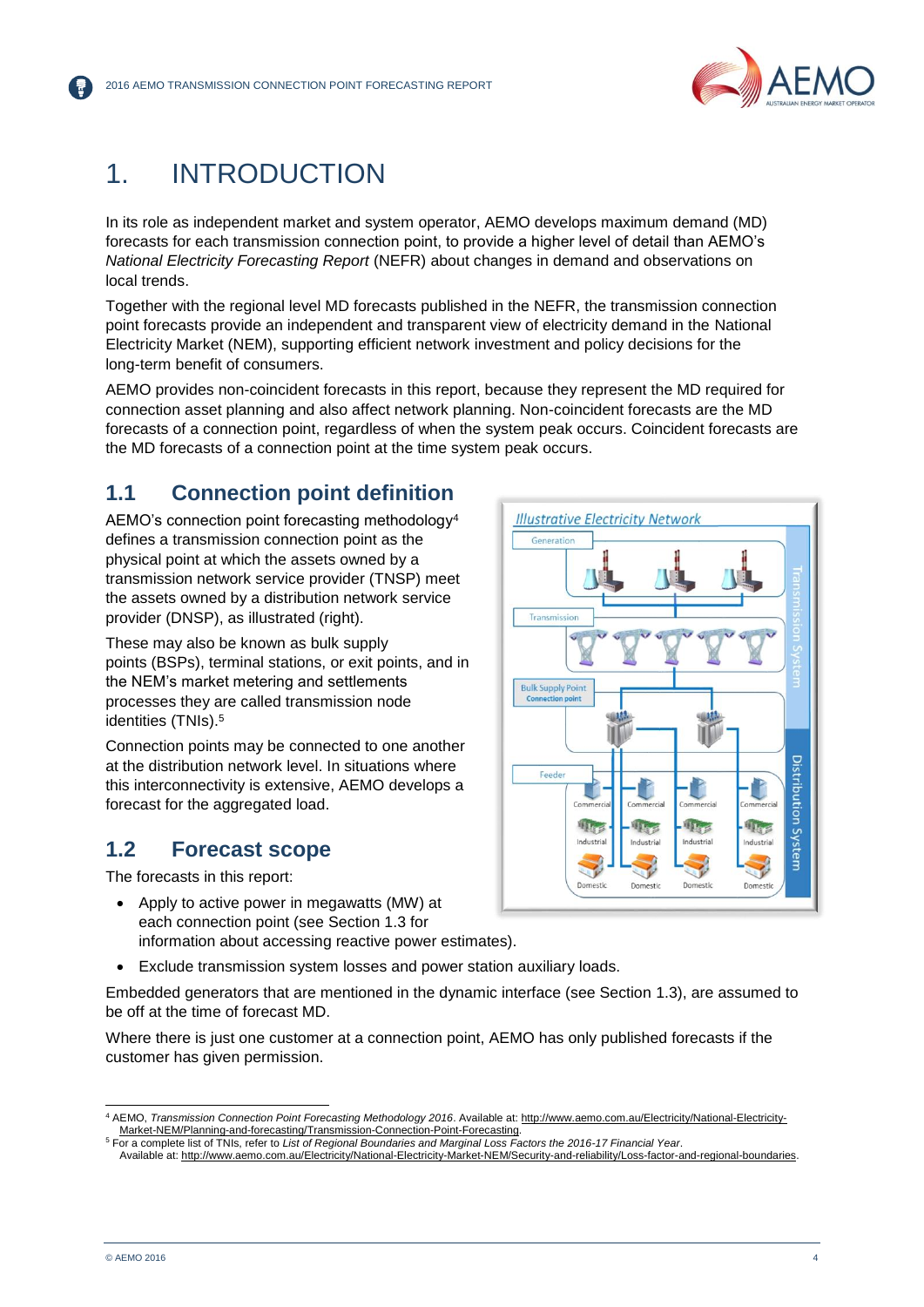

### <span id="page-6-0"></span>**1.3 Supplementary information on AEMO's website**

Supplementary information to this report is available on AEMO's website.<sup>6</sup>

| <b>Resource</b>                                                                                                                                                                                                                     | <b>Description</b>                                                                                                                                                                                                                                                                                          |
|-------------------------------------------------------------------------------------------------------------------------------------------------------------------------------------------------------------------------------------|-------------------------------------------------------------------------------------------------------------------------------------------------------------------------------------------------------------------------------------------------------------------------------------------------------------|
| <b>Dynamic interface</b><br>http://www.aemo.com.au/Electricity/National-Electricity-<br>Market-NEM/Planning-and-forecasting/Transmission-<br><b>Connection-Point-Forecasting</b>                                                    | An Excel workbook with the following information for<br>each transmission connection point:<br>Historical and forecast MD, including 10% POE and<br>50% POE, for active power.<br>Coincident and non-coincident values.<br>High-level commentary.<br>The option to export all forecast and historical data. |
| Reactive power system forecast spreadsheet<br>http://www.aemo.com.au/Electricity/National-Electricity-<br>Market-NEM/Planning-and-forecasting/Transmission-<br><b>Connection-Point-Forecasting</b>                                  | Separate spreadsheet for reactive power forecasts at<br>each transmission connection point, providing<br>complementary information for power system studies.                                                                                                                                                |
| Interactive planning map<br>http://www.aemo.com.au/aemo/apps/nem_map/index.php                                                                                                                                                      | The interactive map complements AEMO's planning<br>publications to enhance readability and clarity. The map<br>contains various layers, including layers displaying<br>forecasts and planning information.                                                                                                  |
| <b>Transmission Connection Point Forecasting</b><br><b>Methodology 2016</b><br>http://www.aemo.com.au/Electricity/National-Electricity-<br>Market-NEM/Planning-and-forecasting/Transmission-<br><b>Connection-Point-Forecasting</b> | The current AEMO transmission connection point<br>forecasting methodology outlines the process through<br>which the forecasts were developed.                                                                                                                                                               |

### <span id="page-6-1"></span>**1.4 Improvements to the forecasting methodology**

Since publishing the 2015 forecasts, AEMO has completed process improvements focussed on data management and improved analytical capability. These will set the foundation for the next program of modelling and methodological improvements.

AEMO's *Transmission Connection Point Forecasting Methodology 2016<sup>4</sup>* represents the current state of AEMO's transmission connection point forecasting methodology, and was employed to develop the forecasts presented in this report.

l

<sup>6</sup> Supplementary information is available at [http://www.aemo.com.au/Electricity/National-Electricity-Market-NEM/Planning-and](http://www.aemo.com.au/Electricity/National-Electricity-Market-NEM/Planning-and-forecasting/Transmission-Connection-Point-Forecasting)[forecasting/Transmission-Connection-Point-Forecasting.](http://www.aemo.com.au/Electricity/National-Electricity-Market-NEM/Planning-and-forecasting/Transmission-Connection-Point-Forecasting)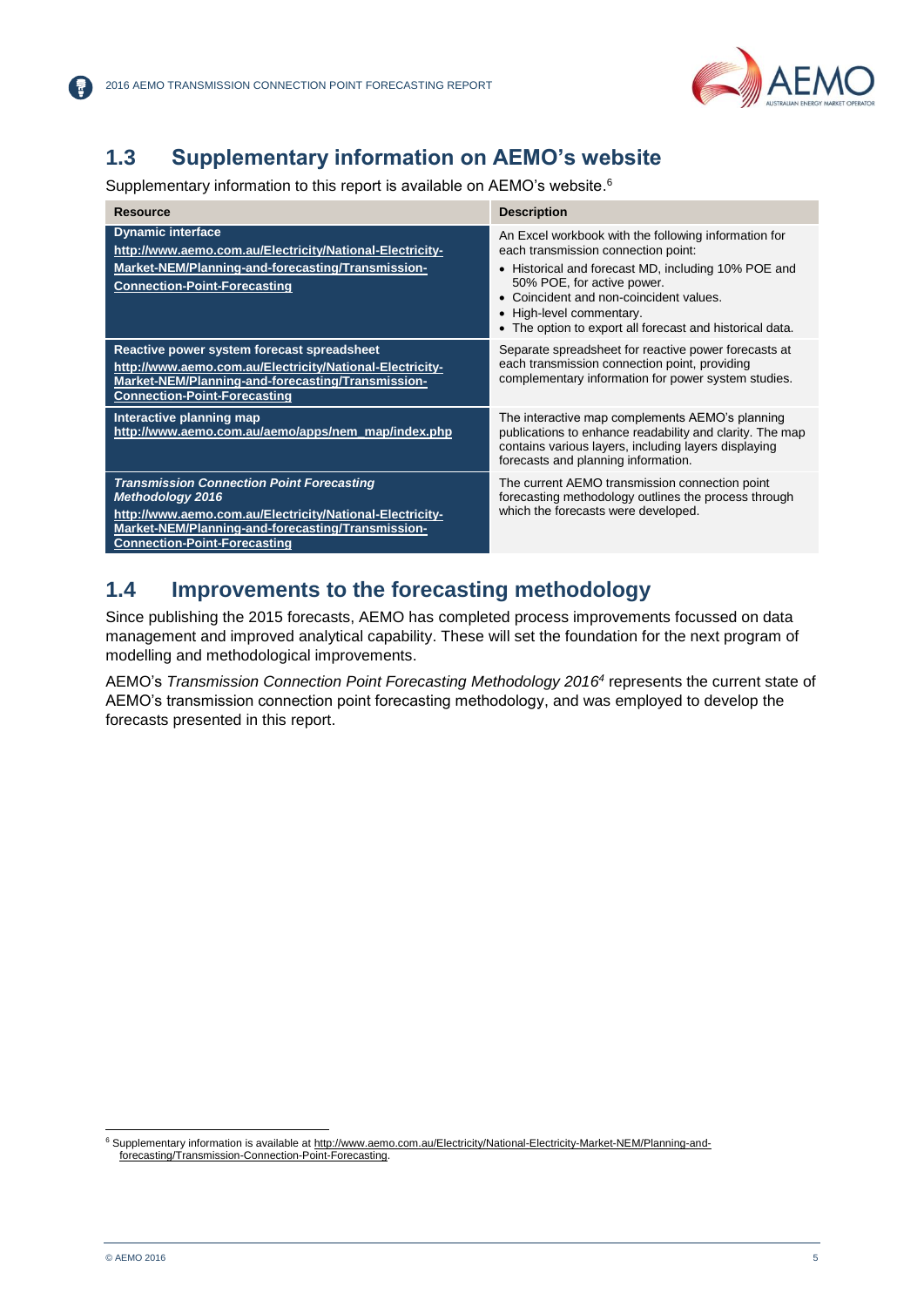

## <span id="page-7-0"></span>2. RESULTS

### <span id="page-7-1"></span>**2.1 Background**

Historically, in Victoria:

- Summer MD grew until 2010, after which demand plateaued.
- Summer MD has been greater than winter, attributed mainly to demand for cooling appliances and equipment.

### <span id="page-7-2"></span>**2.2 Aggregated AEMO 2016 connection point forecasts**

AEMO's aggregrated forecasts of Victorian connection point MD (see [Figure 2\)](#page-7-3) show:

- Regional average annual growth over the summer outlook period is decreasing at -0.2% and -0.1% per annum for the 10% and 50% POE forecasts respectively.
- Winter MD is projected to steadily increase at a regional average growth rate of 1.0% per annum.
- The aggregate summer and winter forecasts are converging, although summer MD remains above winter MD throughout the outlook period.



<span id="page-7-3"></span>**Figure 2 AEMO's aggregated, non-coincident 2016 forecasts (including direct-connect loads)**

The forecasts are reconciled to AEMO's 2016 NEFR, which incorporated the effects of forecast population growth , increases in electricity prices, fuel-switching, appliance usage, manufacturing, rooftop photovoltaic (PV), and energy efficiency in appliances and buildings.

Key insights from the forecasts are: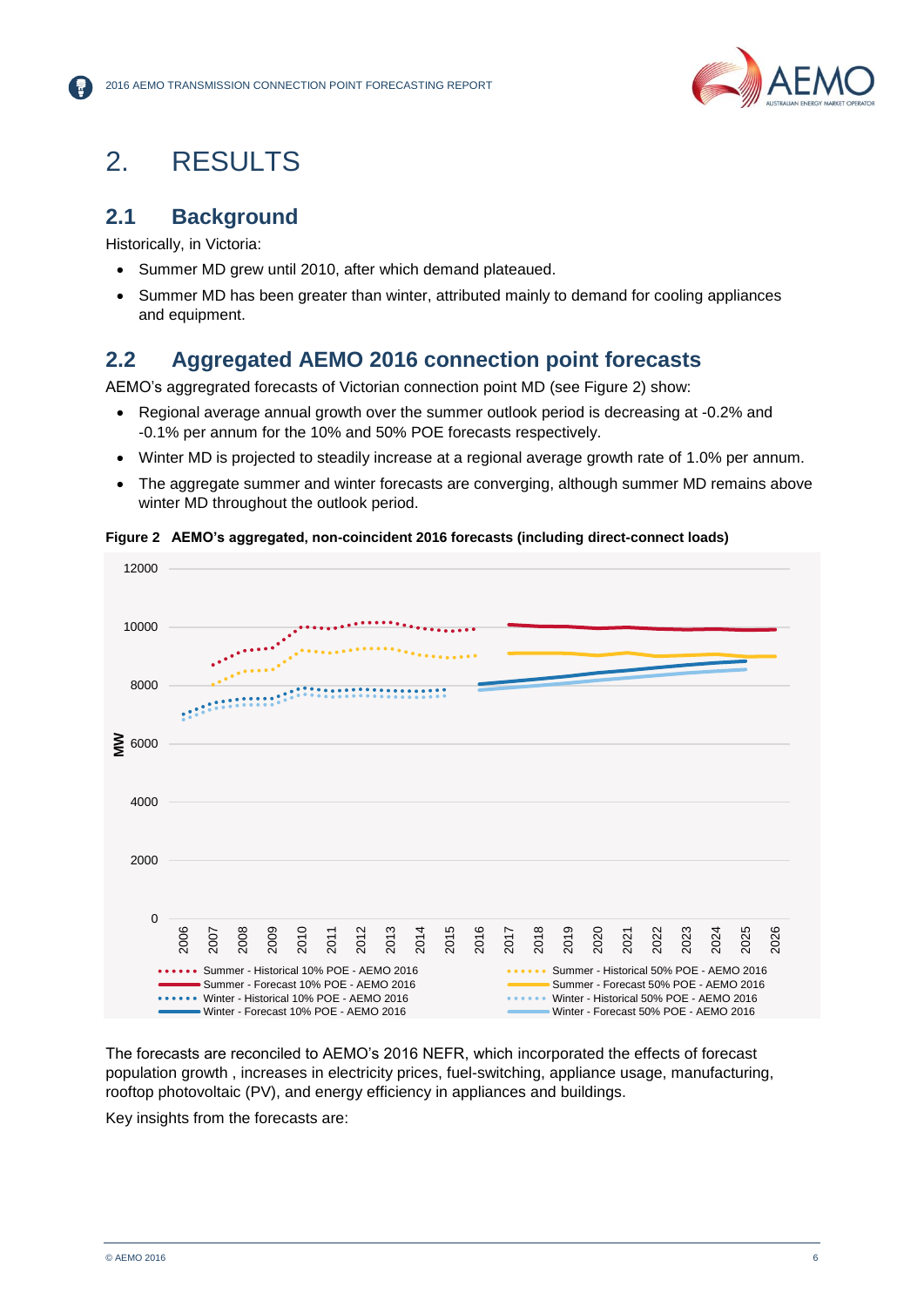

- Improvements in appliance and building energy efficiency, as well as increasing generation from new installations of PV systems, are forecast to offset growth in consumer demand
- Population growth is seen as the key driver in consumer demand, with increased uptake and usage of electric appliances also playing an important role.
- Energy efficiency savings for air-conditioners are forecast to be higher than for many other appliances, thereby lessening the impact of increasing uptake in space cooling on summer MD. Older, less-efficient, air-conditioners are expected to be replaced with newer types, so less electricity is required for cooling on hot, high demand days. The efficiency gains are forecast to impact residential and commercial MD to a greater extent than industrial MD.
- Growth in rooftop PV is also forecast to reduce demand, but the impact of increasing installed PV capacity over the outlook period is expected to be subdued as peaks tend to occur later in the afternoon when solar radiation is weaker.
- Strong growth of rooftop PV uptake is forecast to continue, with an 12.4% average annual increase in installed capacity predicted across the region between 2017 and 2026.
- Increasing generation from rooftop PV acts to both reduce MD and move the time that the peak occurs to later in the day.
- A 37.7% penetration of reverse-cycle air-conditioning in Victorian households means a majority of homes do not yet have the ability to use electricity for highly efficient space heating. Gas to electric appliance switching is expected to occur as consumers begin to pursue this option for heating (and cooling), leading to a growth in winter MD across the outlook period.

### <span id="page-8-0"></span>**2.3 Individual AEMO 2016 connection point results and insights**

While aggregated summer MD is forecast to decline, individual connection point forecasts<sup>7</sup> increase at some locations, and decrease at others, due to various drivers. Table 2 shows connection points with average annual increases or decreases of more than 2%, as well as the drivers of demand. Appendix A shows plotted individual 10% POE rates of change for each connection point in Victoria.

Key features of the summer forecasts are:

- Forecast average annual rates of change for 10% POE are between -10.5% (Richmond 34 CitiPower 66 kV) and 7.6% (Brunswick Citipower 66 kV). Further information on drivers of change are listed in [Table 2.](#page-9-1)
- Declining summer demand exceeding -2% per annum is forecast for 21% of connection points while 63% of connection points have declining demand.
- Of the four connection points with summer MD increasing at rates higher than 2%, two have either new loads connecting or transfers from other connection points over the outlook period.

Key features of the winter forecasts are:

- Forecast average annual rates of change for 10% POE are between -9.3% (Richmond 34 CitiPower 66 kV) and 4.8% (Cranbourne AusNet 66 kV). Drivers are listed in [Table 2.](#page-9-1)
- 14% of connection points are forecast to see growth greater than 2% per annum, at 10% POE.
- Of the 10 connection points with growth rates above 2%, five have either new loads connected or transfers from other connection points over the outlook period.
- The extreme changes in summer and winter MD arise from the project to create the new Deer Park terminal station (transfers from Altona, Brooklyn and Keilor), and the Brunswick 66 kV terminal station project (transfers from Richmond and West Melbourne 22 kV which eventually closes).

l <sup>7</sup> Refer to the dynamic interface for detailed information on individual connection points. Available at[: http://www.aemo.com.au/Electricity/National-](http://www.aemo.com.au/Electricity/National-Electricity-Market-NEM/Planning-and-forecasting/Transmission-Connection-Point-Forecasting)[Electricity-Market-NEM/Planning-and-forecasting/Transmission-Connection-Point-Forecasting.](http://www.aemo.com.au/Electricity/National-Electricity-Market-NEM/Planning-and-forecasting/Transmission-Connection-Point-Forecasting)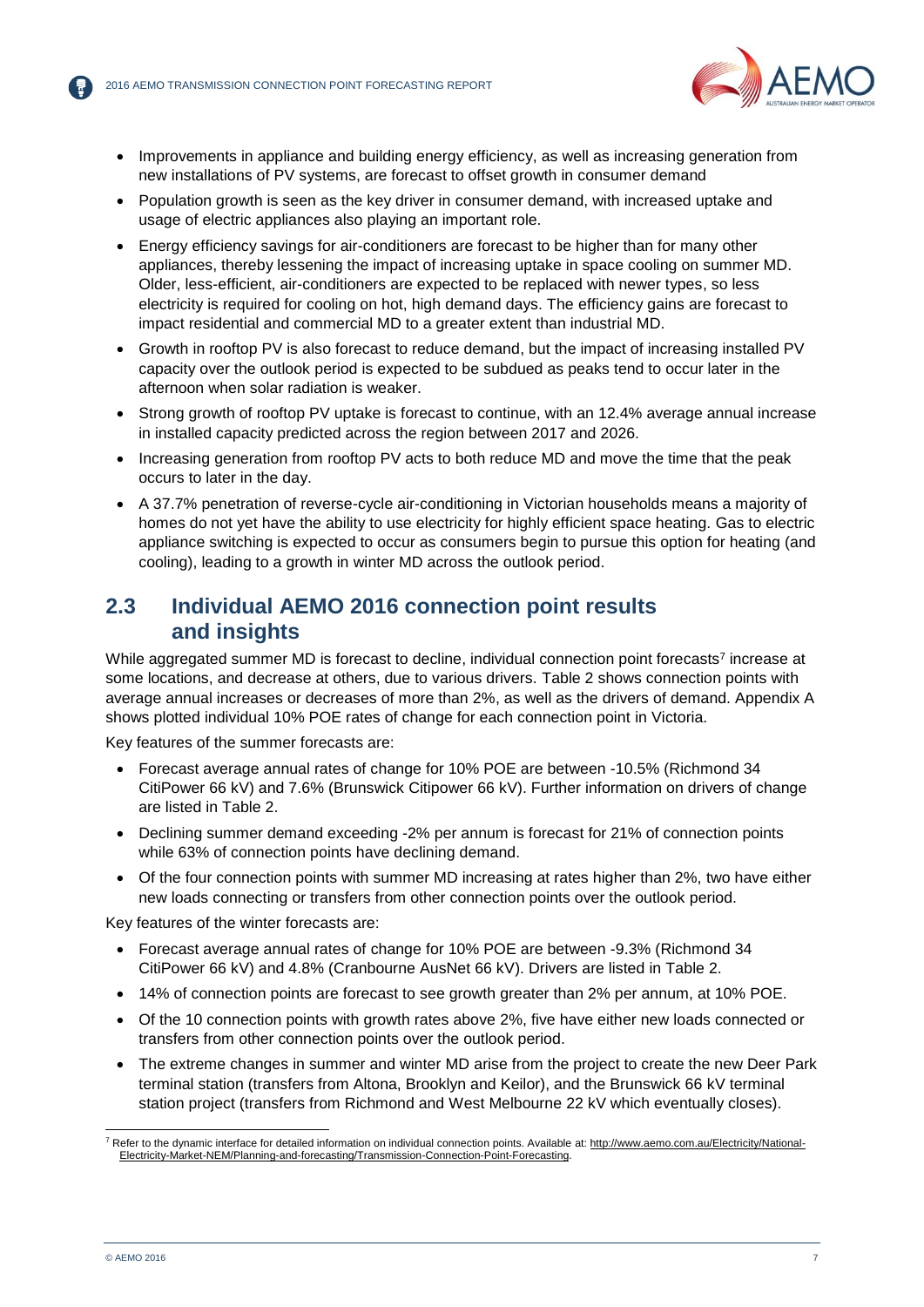

| <b>Season</b>    | Forecast MD increase greater than 2%                                                                                                                                                                                                                                                                                                                                                                                                                                                                                                              | Forecast MD decrease greater than 2%                                                                                                                                                                                                                                                                                                                                                                                                                                                                                                                                                                                                                                                                                                                                                                                                                                 |
|------------------|---------------------------------------------------------------------------------------------------------------------------------------------------------------------------------------------------------------------------------------------------------------------------------------------------------------------------------------------------------------------------------------------------------------------------------------------------------------------------------------------------------------------------------------------------|----------------------------------------------------------------------------------------------------------------------------------------------------------------------------------------------------------------------------------------------------------------------------------------------------------------------------------------------------------------------------------------------------------------------------------------------------------------------------------------------------------------------------------------------------------------------------------------------------------------------------------------------------------------------------------------------------------------------------------------------------------------------------------------------------------------------------------------------------------------------|
| <b>Summer MD</b> | Cranbourne (AusNet) 66 kV: Population growth.<br>South Morang (AusNet) 66 kV: Population<br>growth.<br>Brunswick (CitiPower) 66 kV: New terminal<br>station.<br>Deer Park (Powercor) 66 kV: New terminal<br>station.                                                                                                                                                                                                                                                                                                                              | West Melbourne (CitiPower) 22 kV: Load transfer to<br>Brunswick 66 kV.<br>Richmond 34 (CitiPower) 66 kV: Load transfer to<br>Brunswick 66 kV.<br>Keilor East (Powercor) 66 kV: Load transfer to Deer<br>Park.<br>Keilor West (Powercor) 66 kV: Load transfer to Deer<br>Park.<br>Khancoban (Essential Energy) 11 kV: Energy<br>efficiency.<br>South Morang (Jemena) 66 kV: Energy efficiency.<br>Thomastown 12 (Jemena) 66 kV: Energy efficiency.<br>Templestowe (CitiPower) 66 kV: Energy efficiency.<br>Ringwood 24 (AusNet) 66 kV: Energy efficiency.<br>Richmond (CitiPower) 22 kV: Energy efficiency.<br>Springvale 34 (CitiPower) 66 kV: Energy efficiency.<br>Wodonga (AusNet) 66 kV: Energy efficiency.<br>Horsham (Powercor) 66 kV: Energy efficiency.<br>Altona-Brooklyn (Jemena) 66 kV: Energy efficiency.<br>Ringwood (AusNet) 22 kV: Energy efficiency. |
| <b>Winter MD</b> | Altona West (Powercor) 66 kV: Population<br>growth.<br>Cranbourne (United Energy) 66 kV: Population<br>growth.<br>Terang (Powercor) 66 kV: Population growth.<br>Bendigo (Powercor) 22 kV: Population growth.<br>Brunswick (Jemena) 22 kV: Population growth.<br>Fishermans Bend (Citipower) 66 kV: Population<br>growth.<br>South Morang (AusNet) 66 kV: Population<br>growth.<br>Cranbourne (AusNet) 66 kV: Population growth.<br>Brunswick (CitiPower) 66 kV: New terminal<br>station.<br>Deer Park (Powercor) 66 kV: New terminal<br>station. | West Melbourne (CitiPower) 22 kV: Load transfer to<br>Brunswick 66 kV.<br>Richmond 34 (CitiPower) 66 kV: Load transfer to<br>Brunswick 66 kV.<br>Keilor East (Powercor) 66 kV: Load transfer to Deer<br>Park.<br>Richmond (CitiPower) 22 kV: Energy efficiency.<br>Keilor West (Powercor) 66 kV: Energy efficiency.<br>Springvale 34 (CitiPower) 66 kV: Energy efficiency.<br>Thomastown 12 (Jemena) 66 kV: Energy efficiency.<br>Templestowe (AusNet) 66 kV: Energy efficiency.<br>West Melbourne (CitiPower) 66 kV: Energy<br>efficiency.                                                                                                                                                                                                                                                                                                                          |

#### <span id="page-9-1"></span>**Table 2 Drivers at connection points with average annual increase or decrease greater than 2%<sup>a</sup>**

<sup>a</sup> 2% is set to capture extreme rates. Major industrial loads are excluded due to confidentiality.

### <span id="page-9-0"></span>**2.4 Comparison of AEMO's 2015 and 2016 forecasts**

AEMO's 2015 and 2016 connection point MD forecasts are plotted in Figure 3, and the growth rates are compared in Table 3. Compared to the 2015 forecasts:

- Summer 10% POE MD forecasts are 11.0% lower at 2024–25.
- Winter 10% POE MD forecasts are 1.7% higher at 2024.

Reasons for these changes are summarised in Table 4.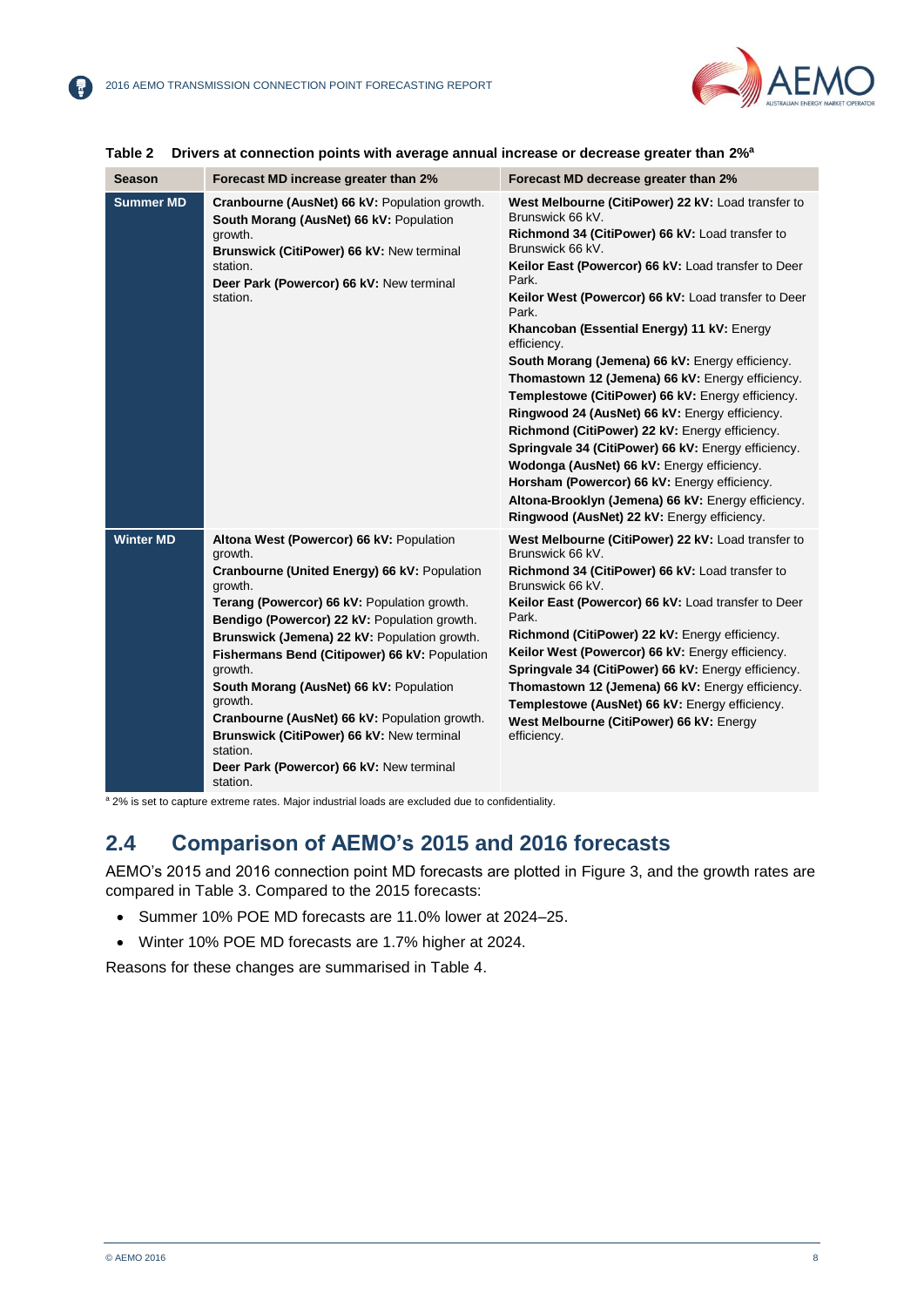



<span id="page-10-2"></span>**Figure 3 AEMO 2015 and 2016 (10% and 50% POE) non-coincident connection point MD forecasts (excluding direct-connect loads)<sup>a</sup>**

distribution network forecasts.

#### <span id="page-10-0"></span>**Table 3 Region-level average change rates (10% POE)**

| Forecast         | 2015 Region level average annual change rate | 2016 Region level average annual change rate |
|------------------|----------------------------------------------|----------------------------------------------|
| <b>Summer MD</b> | $1.1\%$                                      | $-0.2%$                                      |
| <b>Winter MD</b> | 1.2%                                         | 1.0%                                         |

#### <span id="page-10-1"></span>**Table 4 Differences between AEMO 2015 and 2016 forecasts (10% POE)**

| Forecast         | Differences between AEMO 2015 and 2016 aggregated MD forecasts (10% POE)                           |
|------------------|----------------------------------------------------------------------------------------------------|
| <b>Summer MD</b> | AEMO's connection point forecast is 11.0% (950 MW) lower than the previous forecast<br>at 2024–25. |
| <b>Winter MD</b> | AEMO's connection point forecast is 1.7% (123 MW) higher than the previous forecast<br>at 2025.    |

**Key drivers for change:**

 **Increased impact of energy efficiency in buildings and new appliances, in the 2016 NEFR, in contrast to the impacts modelled in the 2015 NEFR. These differences are attributed to changes in NEFR forecasting methodology.**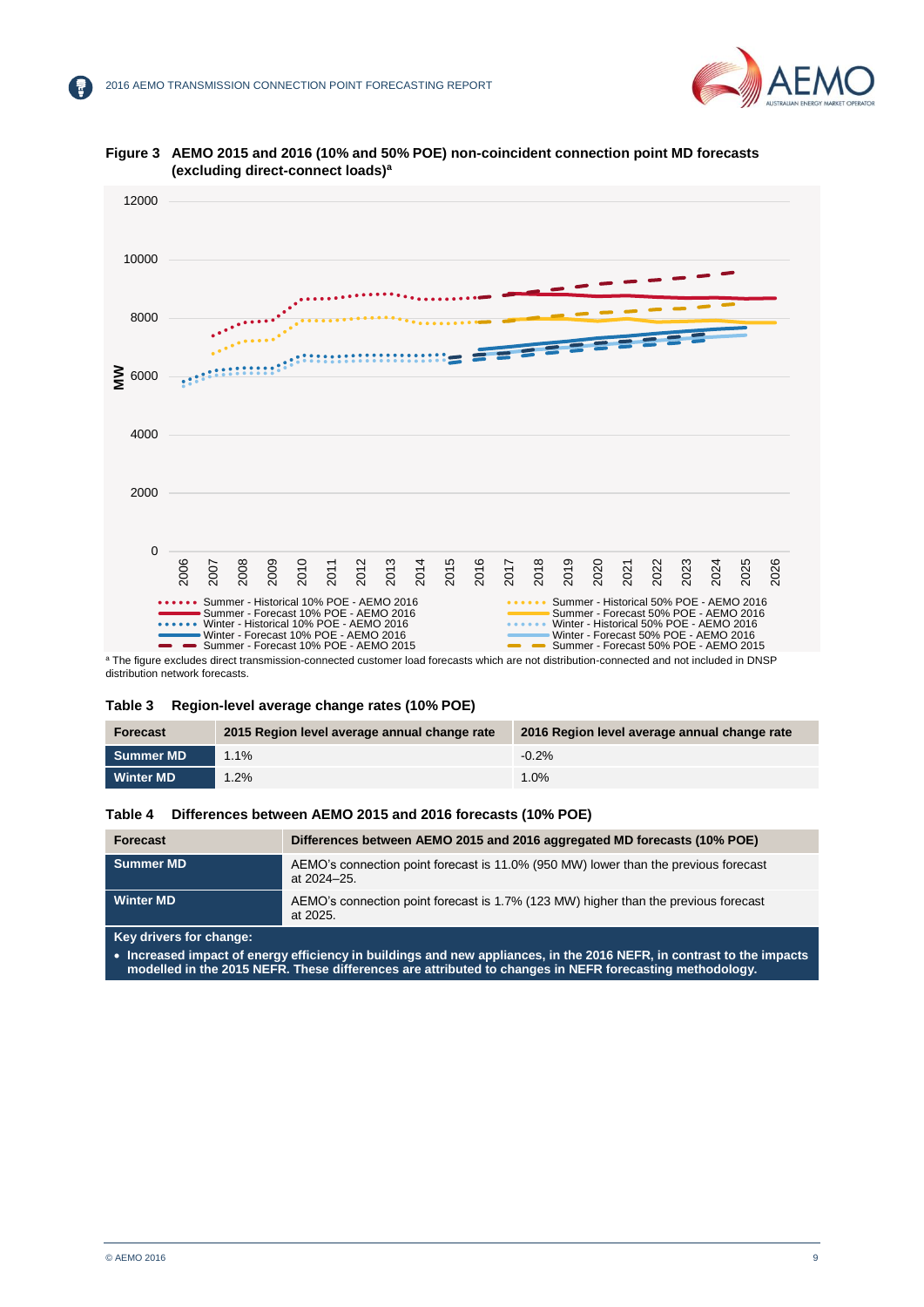

## <span id="page-11-0"></span>APPENDIX A. GROWTH RATES BY CONNECTION POINT

<span id="page-11-1"></span>**Figure 4 Victoria 10% POE summer 10-year average annual growth rates, 2016–17 to 2025–26<sup>a</sup>**



a Some direct-connect industrial loads are excluded due to confidentiality. West Melbourne (CitiPower) 22 kV is excluded as it is scheduled to close.